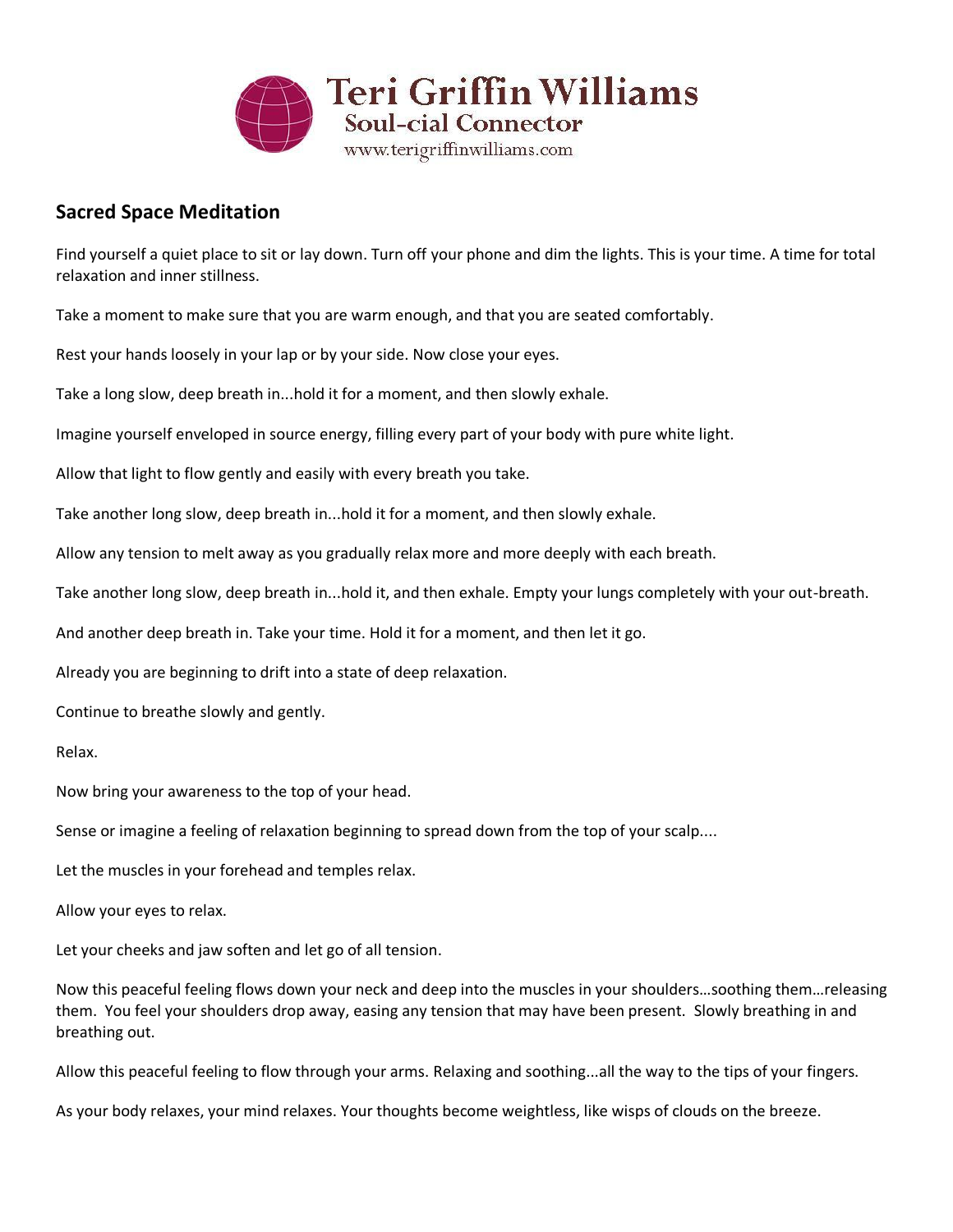

Now the peaceful sensation flows through your chest and your stomach. Feel how this area gently rises and falls as you breathe...slowly and deeply. Soothing and relaxing.

Turn your attention to the back of your neck and back, and feel this relaxing sensation flow all the way down your spine.

Now the peaceful feeling flows through your lower body.

Relax your buttocks...the back of your thighs...the front of your thighs. Feel them becoming loose and relaxed.

Soothing feelings flow down through your knees, and into your calves.

Your ankles relax. Now your feet relax.

Your entire body is soft, calm and relaxed.

## **Journey**

Now - imagine you are standing in a field; look all the way around, it is filled with wild flowers and tall grass. When you look out and around, you can see tall trees surrounding the field.

Spend a few moments observing this place - See the colors, shapes and textures that make up the field and beyond.

Now see a path across the field, going into the tall trees. Walk over there and as you walk, feel the ground under your feet. Feel the gentle tickle of the wild flowers and high grass as you passed by.

Step on to the path – feel the soft lavendar colored petals beneath your feet.

Begin walking down the path simply observing along the way. What do you see?

Now look ahead, there is a doorway to your scared place, what does it look like? In our minds eye create as much detail as you can.

Envision the color, shape, and material of the door.

Is it a large door or a small door that you have to crouch down to crawl through? Place your hand on the door and open it.

Cross the threshold into your scared place and gently close the door behind you.

Now that you are in your scared place look around what does it look like? The easiest way to create this place is to envision your favorite place in nature.